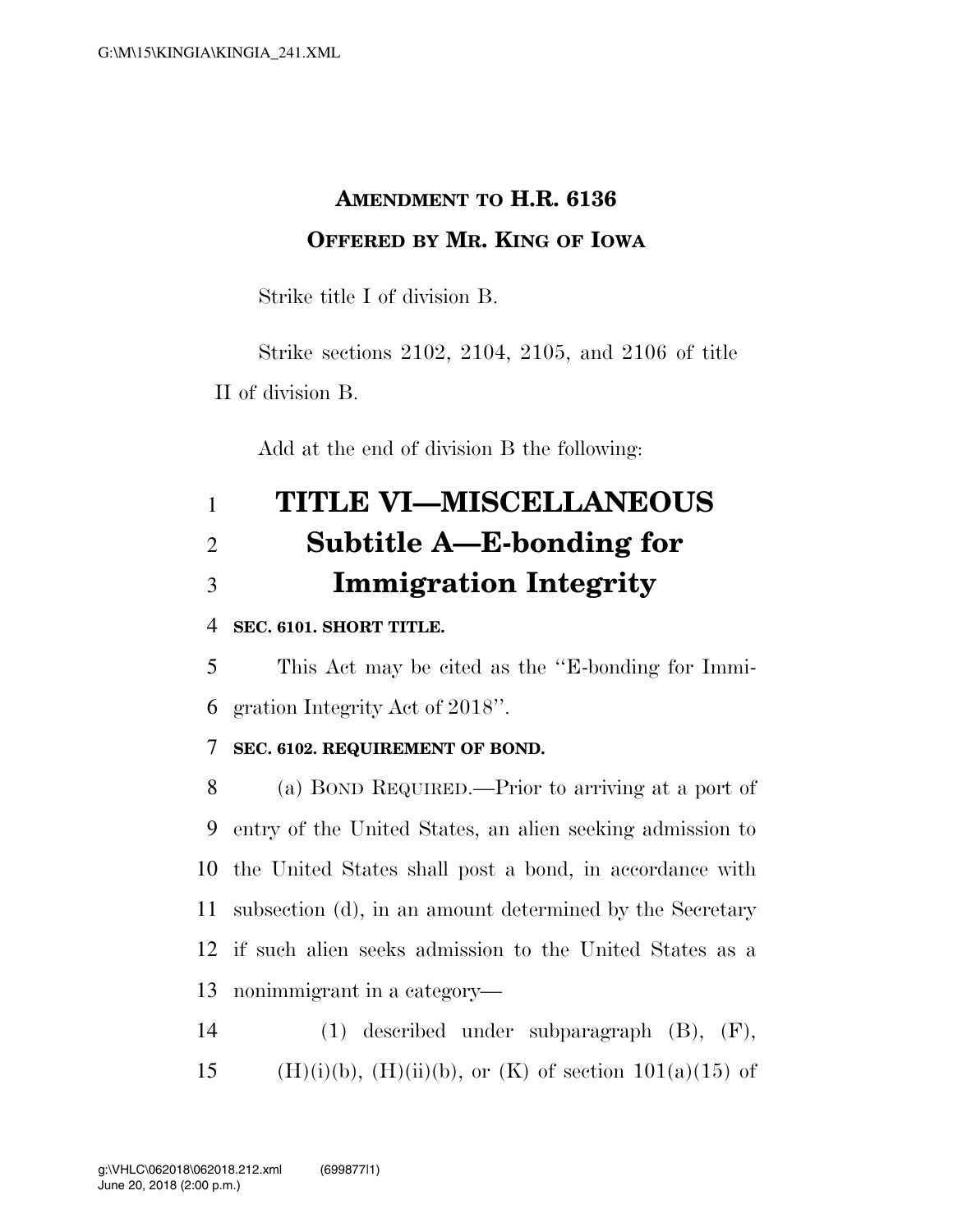the Immigration and Nationality Act (8 U.S.C. 2  $1101(a)(15)$ ; or (2) identified by the Secretary, in accordance

 with section 6103, to have a visa overstay rate that is more than 1.5 percent.

 (b) AMOUNT OF BOND.—Not later than 1 year after the date of the enactment of this section, the Secretary shall, by rule, establish the amount of the bond required by subsection (a) for each visa category under subsection (a)(1) and each visa category identified by the Secretary under section 6103, which amount shall—

 (1) be not less than \$2,500 and not more than \$10,000; and

 (2) be determined based on the Secretary's as- sessment of the level of risk of visa overstays for that category.

 (c) ADJUSTMENT OF AMOUNT OF BOND.—On an an- nual basis, the Secretary shall review, and, as appropriate, adjust the amounts of the bonds described in subsection (b).

 (d) PAYMENT OF BOND.—An alien required to post the bond under subsection (a) shall post such bond—

(1) in electronic form; and

 (2) with a bonding agent designated by the Sec-retary as qualified to hold such bond.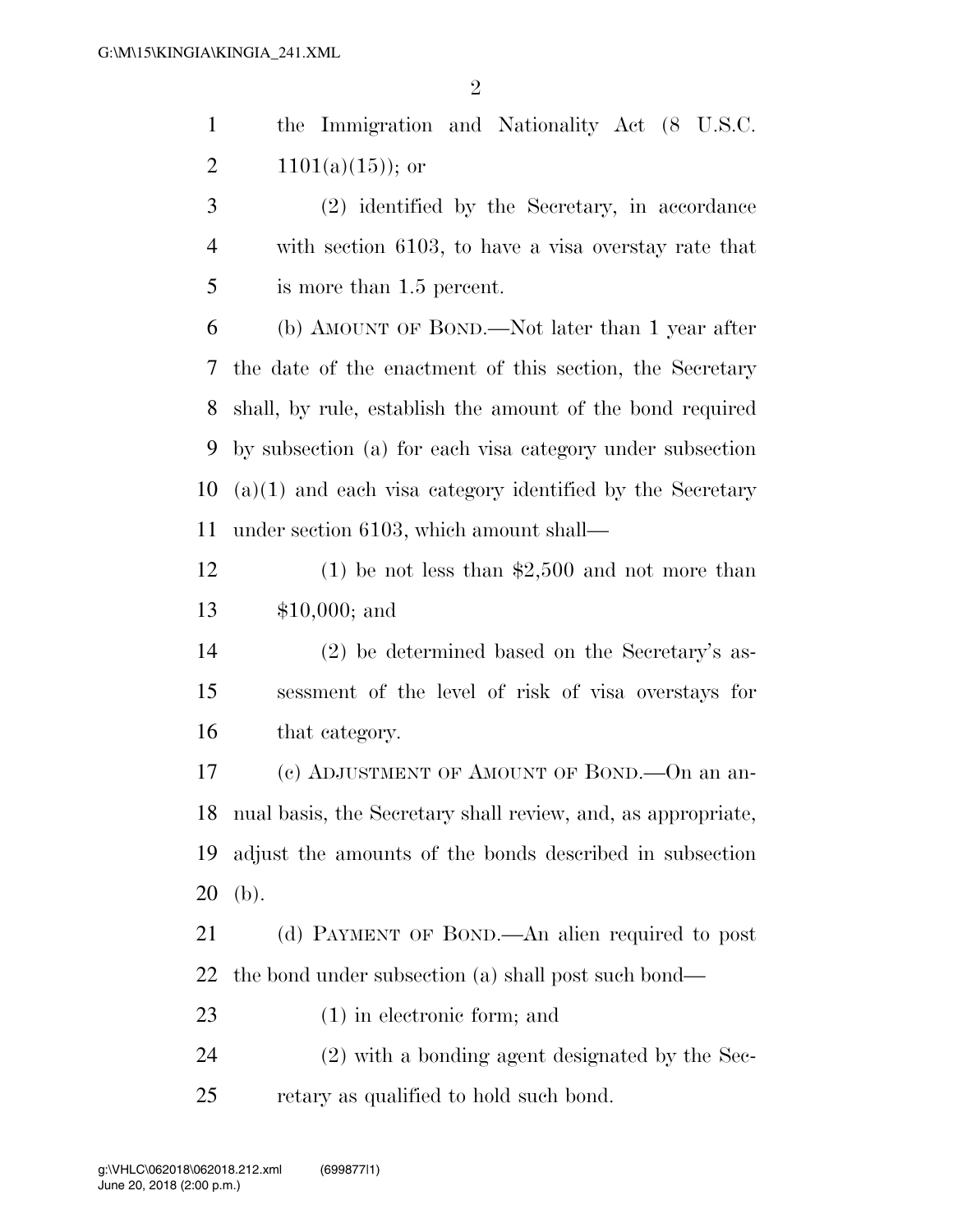| $\mathbf{1}$   | (e) RELEASE OF BOND.—The Secretary shall author-           |
|----------------|------------------------------------------------------------|
| 2              | ize a bonding agent to release a bond—                     |
| 3              | $(1)$ to an alien required to post such bond—              |
| $\overline{4}$ | (A) after receiving a notification from the                |
| 5              | United States embassy or consulate in the                  |
| 6              | alien's country of origin that such alien de-              |
| 7              | parted the United States and returned to such              |
| 8              | country of origin; or                                      |
| 9              | (B) if such alien changed or adjusted their                |
| 10             | status to an immigration status not required to            |
| 11             | post a bond under this section; and                        |
| 12             | $(2)$ to the E-bond Enforcement Fund under                 |
| 13             | section 6104 upon a determination by the Secretary         |
| 14             | that an alien—                                             |
| 15             | (A) overstayed their visa; or                              |
| 16             | (B) did not return to their country of ori-                |
| 17             | gin following the termination of their visa.               |
| 18             | (f) CHANGE OF STATUS.—An alien who has been ad-            |
| 19             | mitted to the United States and who is required to post    |
| 20             | a bond under subsection (a) may be required to post an     |
| 21             | additional bond if such alien changes their status to that |
| 22             | of a nonimmigrant in a category required to pay a higher   |
| 23             | bond under this section.                                   |
| 24             | COLLECTION OF RECORDS RELATING<br>(g)<br>TO                |

BONDS.—The United States Embassy or United States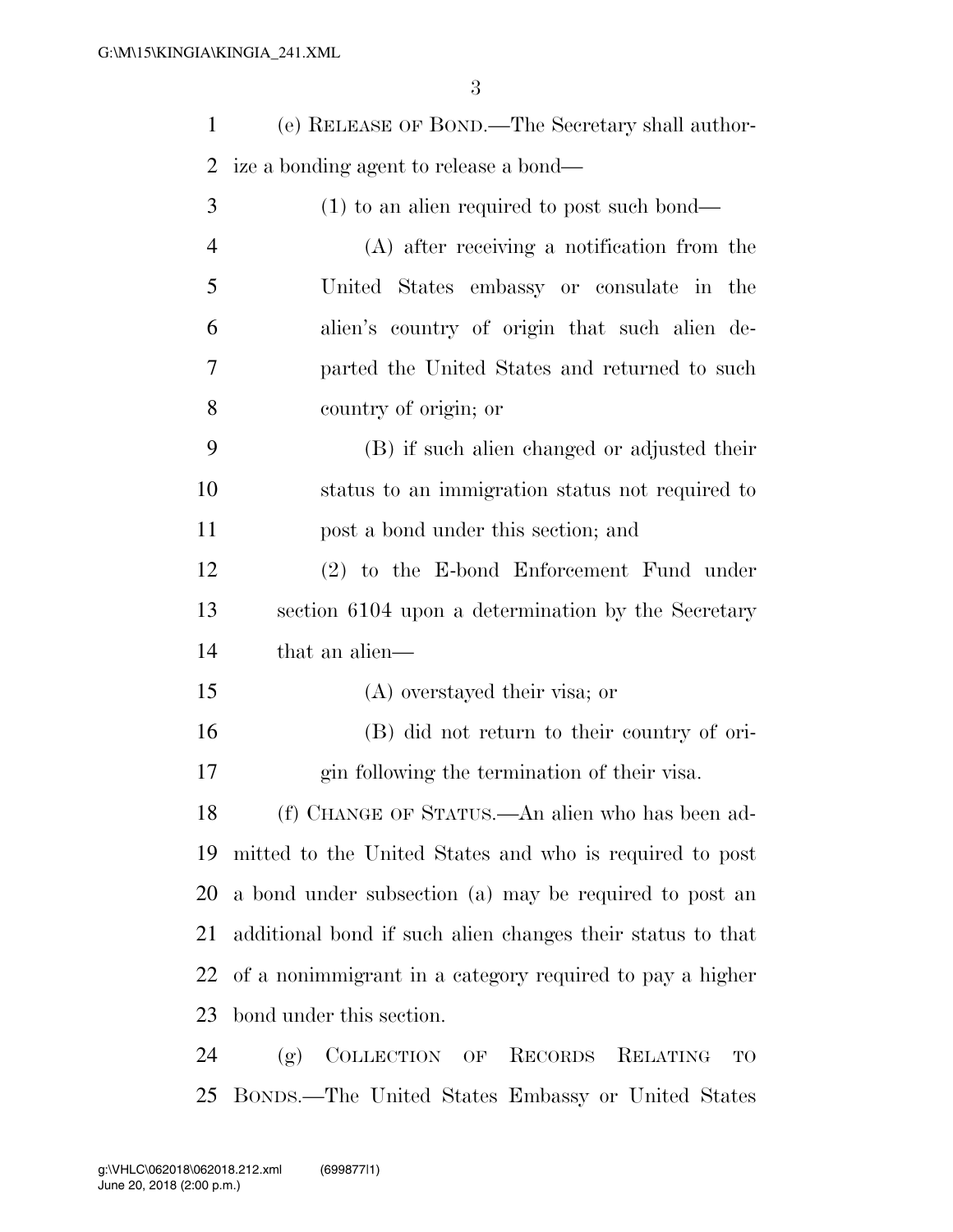consular office in the alien's country of origin shall collect any records necessary to carry out this section.

 (h) EFFECTIVE DATE.—This section shall take effect on the date that is 120 calendar days after the enactment of this Act.

### **SEC. 6103. VISA OVERSTAY RATE CATEGORIES.**

The Secretary shall identify—

 (1) the visa overstay rate for each category of nonimmigrant aliens described under section  $10 \qquad 101(a)(15)$  of the Immigration and Nationality Act 11 (8 U.S.C. 1101(a)(15)) in the previous year; and

 (2) each category of nonimmigrant aliens de- scribed under such section that had a visa overstay rate in the previous year that was more than 1.5 percent.

### **SEC. 6104. E-BOND ENFORCEMENT FUND.**

 (a) IN GENERAL.—There is established in the general fund of the Treasury a separate account, which shall be known as the ''E-bond Enforcement Fund'' (in this sub-section referred to as the ''Fund'').

 (b) DEPOSITS.—There shall be deposited as offset- ting receipts into the Fund all amounts released under 23 section  $6102(e)(2)$  of this Act.

 (c) USE OF AMOUNTS.—Amounts deposited into the Fund shall remain available until expended and shall be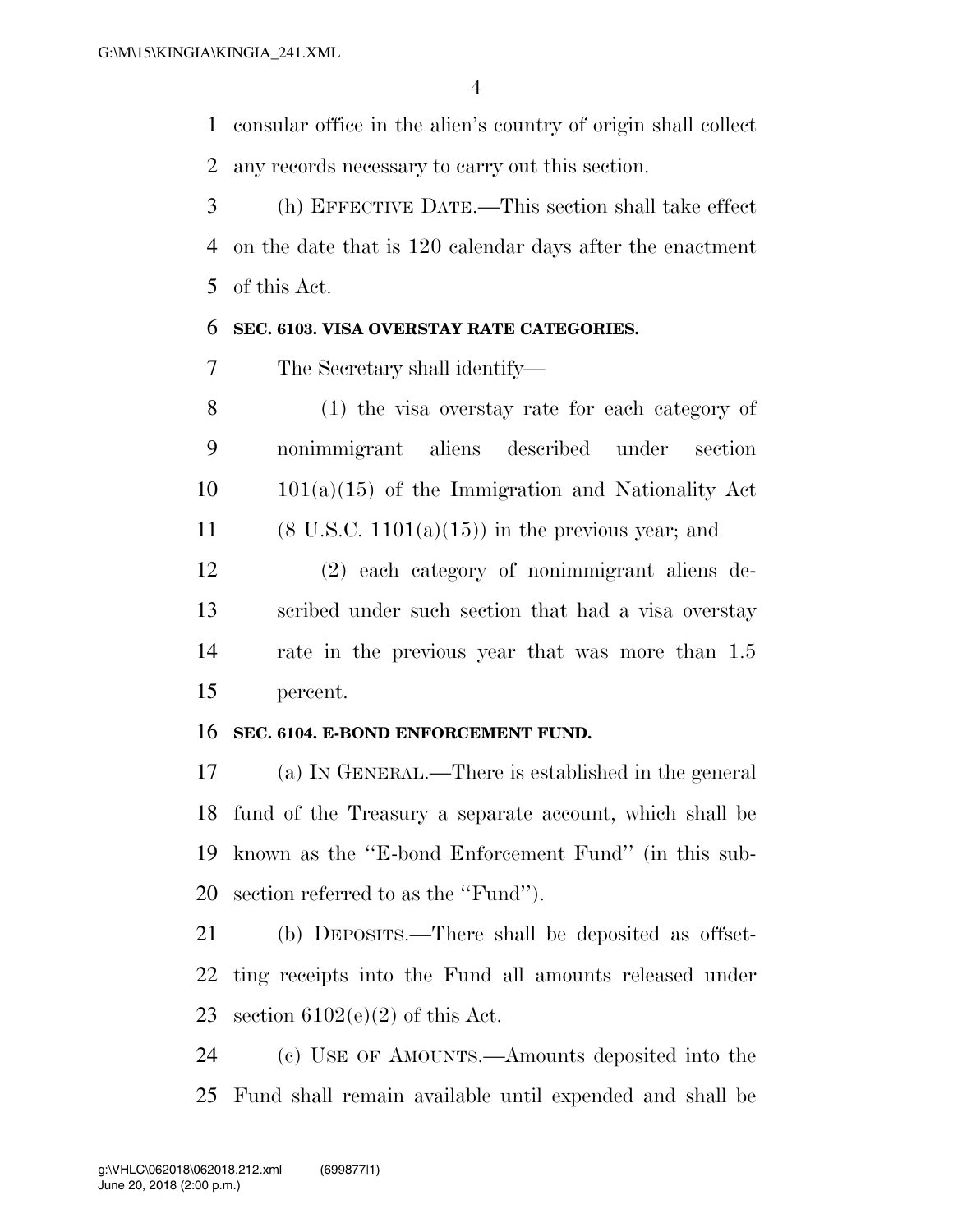refunded out of the Fund by the Secretary of the Treas-ury, to the Secretary of Homeland Security to—

- (1) ensure compliance with this Act; and
- (2) administer enforcement programs.

#### **SEC. 6105. REPORT.**

 Not later than 120 days after the date of the enact- ment of this Act, and each year thereafter, the Secretary shall submit to the committees of appropriate jurisdiction a report that includes—

 (1) the visa overstay rate for each category of nonimmigrant alien described under section 101(a)(15) of the Immigration and Nationality Act 13 (8 U.S.C.  $1101(a)(15)$ ) in the previous year;

 (2) the categories that had a visa overstay rate in the previous year that was more than 1.5 percent, as determined by the Secretary in accordance with section 6103;

 (3) the amounts of the bonds, as determined by 19 the Secretary in accordance with section 6102;

 (4) information relating to the Fund under sec-tion 6104; and

(5) any other information determined appro-

priate by the Secretary.

#### **SEC. 6106. DEFINITIONS.**

In this Act: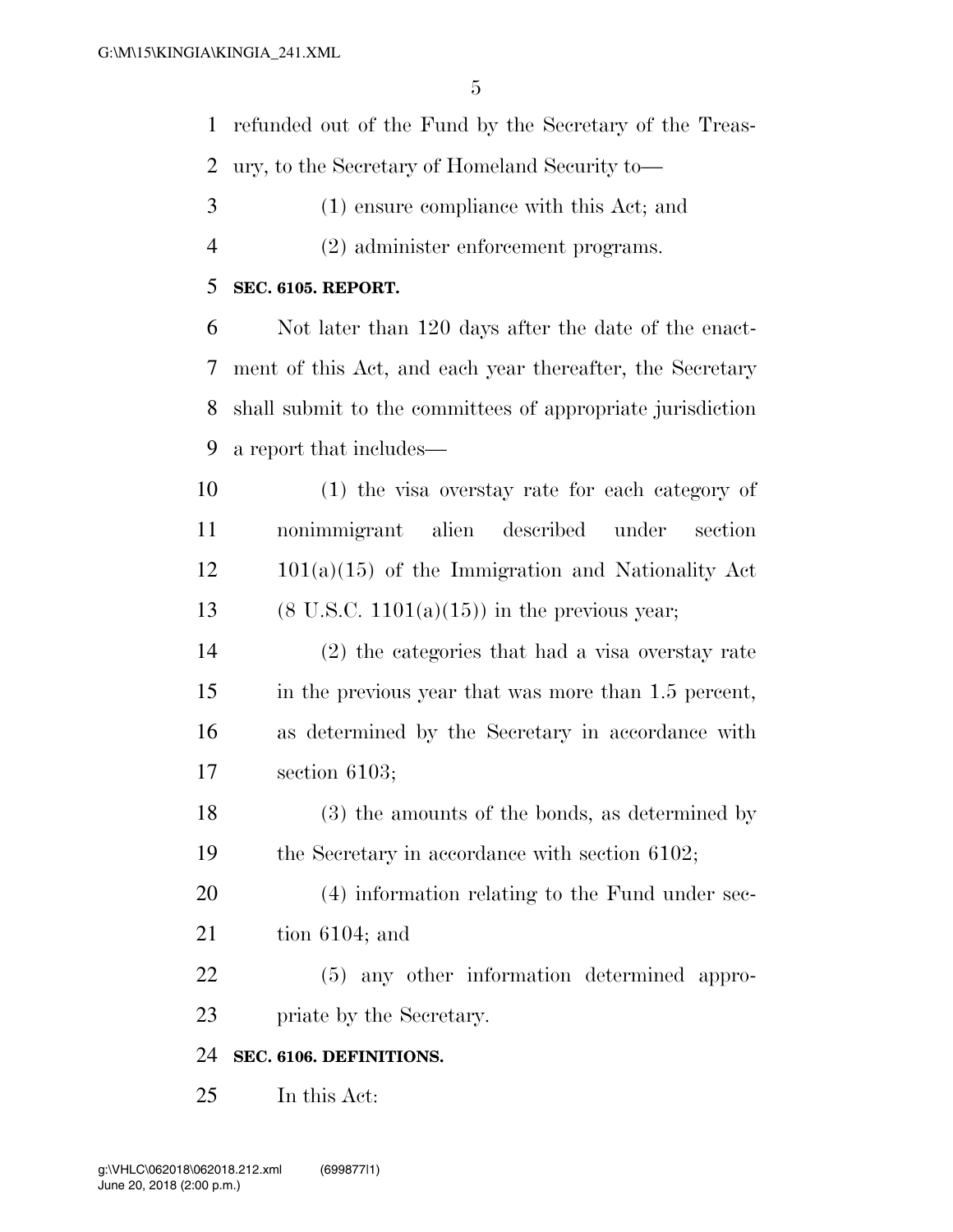| $\mathbf{1}$   | (1) COMMITTEES OF APPROPRIATE JURISDIC-              |
|----------------|------------------------------------------------------|
| $\overline{2}$ | TION.—The term "committees of appropriate juris-     |
| 3              | diction" means-                                      |
| $\overline{4}$ | (A) the Committee on the Judiciary of the            |
| 5              | House of Representatives;                            |
| 6              | (B) the Committee on the Judiciary of the            |
| 7              | Senate;                                              |
| 8              | (C) the Committee on Homeland Security               |
| 9              | of the House of Representatives; and                 |
| 10             | (D) the Committee on Homeland Security               |
| 11             | and Governmental Affairs of the Senate.              |
| 12             | (2) SECRETARY.—The term "Secretary" means            |
| 13             | the Secretary of Homeland Security, unless other-    |
| 14             | wise provided.                                       |
| 15             | (3) VISA OVERSTAY RATE.—The term "visa               |
| 16             | overstay rate" means the ratio of, for each category |
| 17             | nonimmigrant aliens described in<br>of<br>section    |
| 18             | $101(a)(15)$ of the Immigration and Nationality Act  |
| 19             | $(8 \text{ U.S.C. } 1101 \text{ (a)}(15))$ —         |
| 20             | (A) the number of aliens admitted to the             |
| 21             | United States for each such category whose pe-       |
| 22             | riod of authorized stays ended during a fiscal       |
| 23             | year but who remained unlawfully in the United       |
| 24             | States beyond such period; to                        |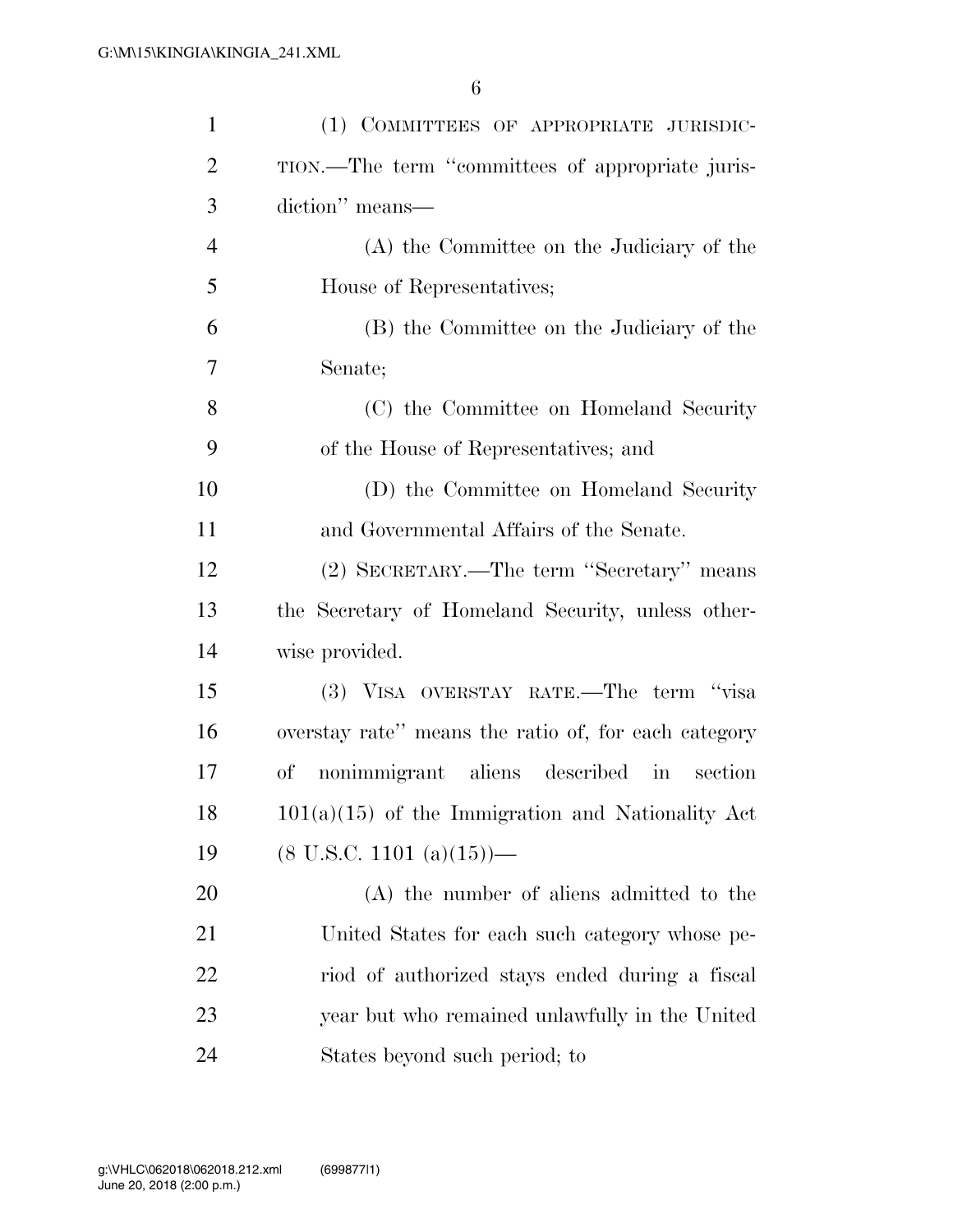(B) the total number of aliens admitted to 2 the United States for each such category during that fiscal year.

## **Subtitle B—English Language Unity**

### **SEC. 6111. SHORT TITLE.**

 This Act may be cited as the ''English Language Unity Act of 2017''.

### **SEC. 6112. FINDINGS.**

The Congress finds and declares the following:

 (1) The United States is comprised of individ- uals from diverse ethnic, cultural, and linguistic backgrounds, and continues to benefit from this rich diversity.

 (2) Throughout the history of the United States, the common thread binding individuals of differing backgrounds has been the English lan-guage.

 (3) Among the powers reserved to the States respectively is the power to establish the English language as the official language of the respective States, and otherwise to promote the English lan- guage within the respective States, subject to the prohibitions enumerated in the Constitution of the United States and in laws of the respective States.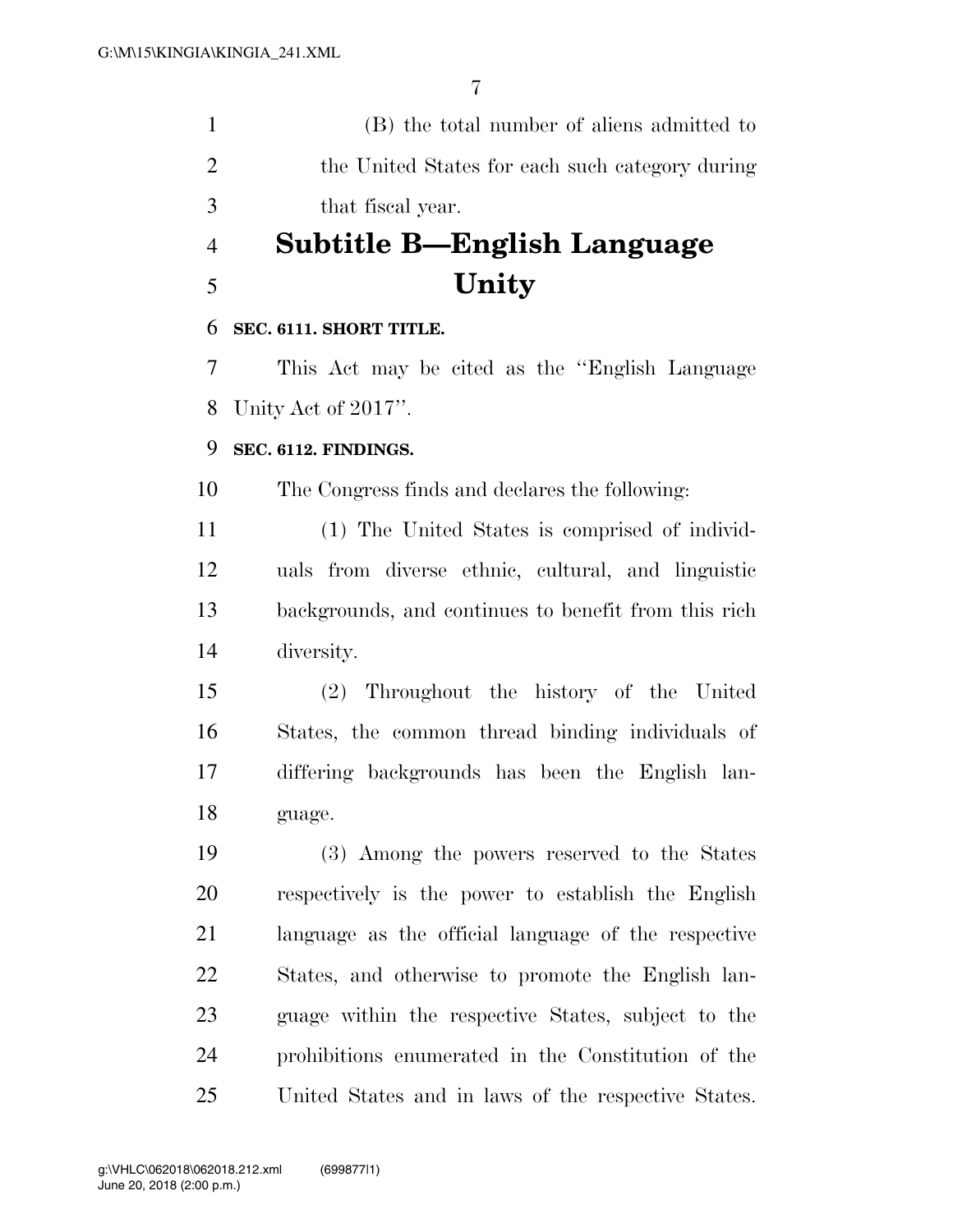### **SEC. 6113. ENGLISH AS OFFICIAL LANGUAGE OF THE UNITED STATES.**

 (a) IN GENERAL.—Title 4, United States Code, is amended by adding at the end the following new chapter:

### **''CHAPTER 6—OFFICIAL LANGUAGE**

### **''§ 161. Official language of the United States**

 ''The official language of the United States is English.

### **''§ 162. Preserving and enhancing the role of the offi-cial language**

 ''Representatives of the Federal Government shall have an affirmative obligation to preserve and enhance the role of English as the official language of the Federal Gov- ernment. Such obligation shall include encouraging great- er opportunities for individuals to learn the English lan-guage.

### **''§ 163. Official functions of Government to be con-ducted in English**

 ''(a) OFFICIAL FUNCTIONS.—The official functions of the Government of the United States shall be conducted in English.

 ''(b) SCOPE.—For the purposes of this section, the term 'United States' means the several States and the District of Columbia, and the term 'official' refers to any function that (i) binds the Government, (ii) is required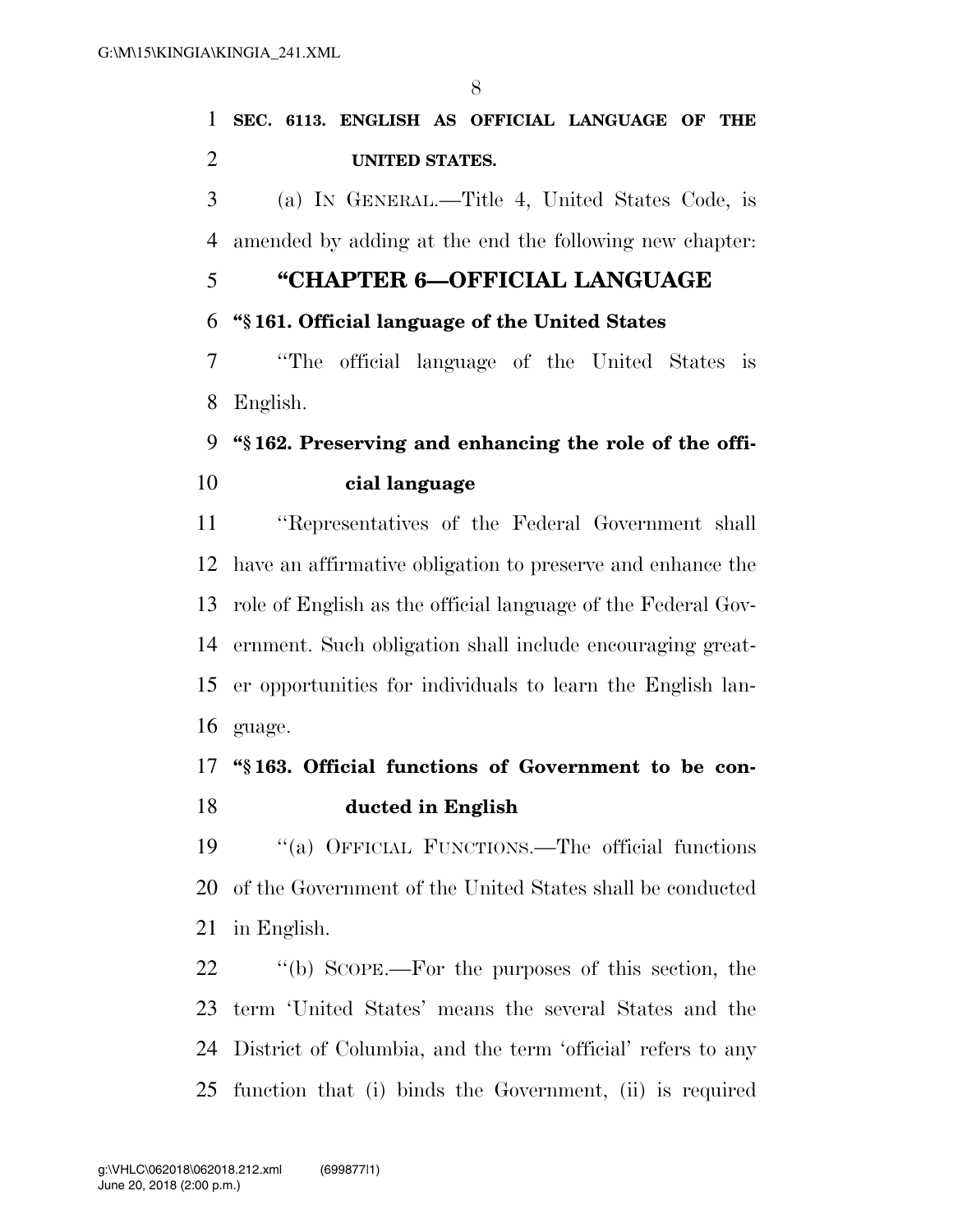by law, or (iii) is otherwise subject to scrutiny by either the press or the public.

 ''(c) PRACTICAL EFFECT.—This section shall apply to all laws, public proceedings, regulations, publications, orders, actions, programs, and policies, but does not apply to  $7 \t\t" (1) teaching of languages;$  ''(2) requirements under the Individuals with Disabilities Education Act; ''(3) actions, documents, or policies necessary for national security, international relations, trade, tourism, or commerce; ''(4) actions or documents that protect the pub- lic health and safety; ''(5) actions or documents that facilitate the ac- tivities of the Bureau of the Census in compiling any census of population;  $\frac{16}{16}$  actions that protect the rights of victims of crimes or criminal defendants; or ''(7) using terms of art or phrases from lan- guages other than English. **''§ 164. Uniform English language rule for naturaliza- tion**  ''(a) UNIFORM LANGUAGE TESTING STANDARD.—All citizens should be able to read and understand generally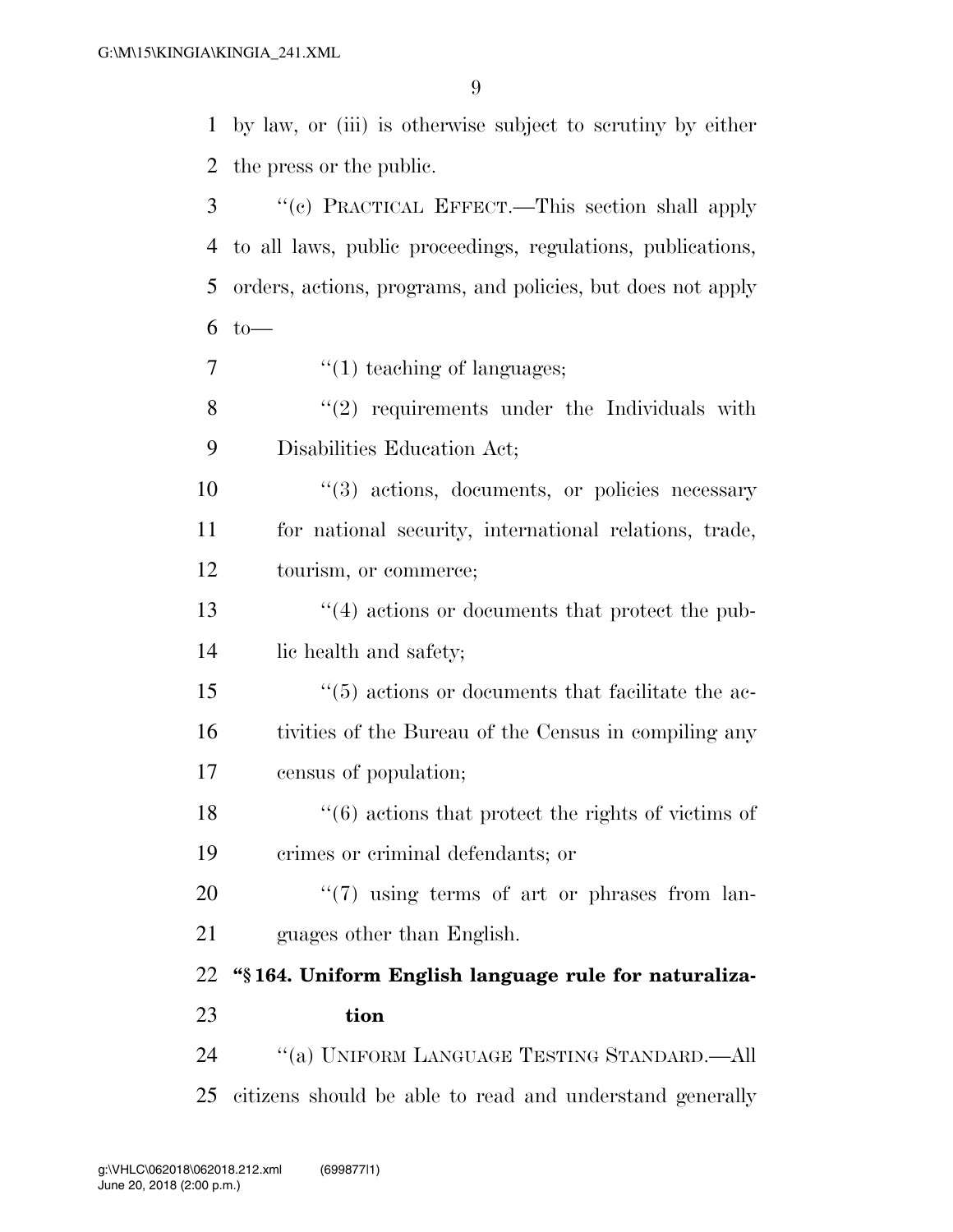the English language text of the Declaration of Independ- ence, the Constitution, and the laws of the United States made in pursuance of the Constitution.

 ''(b) CEREMONIES.—All naturalization ceremonies shall be conducted in English.

### **''§ 165. Rules of construction**

''Nothing in this chapter shall be construed—

8 "(1) to prohibit a Member of Congress or any officer or agent of the Federal Government, while performing official functions, from communicating unofficially through any medium with another per- son in a language other than English (as long as of-ficial functions are performed in English);

 $\frac{14}{2}$  ''(2) to limit the preservation or use of Native Alaskan or Native American languages (as defined 16 in the Native American Languages Act);

17  $\frac{17}{2}$  (3) to disparage any language or to discourage any person from learning or using a language; or

19  $(4)$  to be inconsistent with the Constitution of 20 the United States.

### **''§ 166. Standing**

 ''A person injured by a violation of this chapter may in a civil action (including an action under chapter 151 of title 28) obtain appropriate relief.''.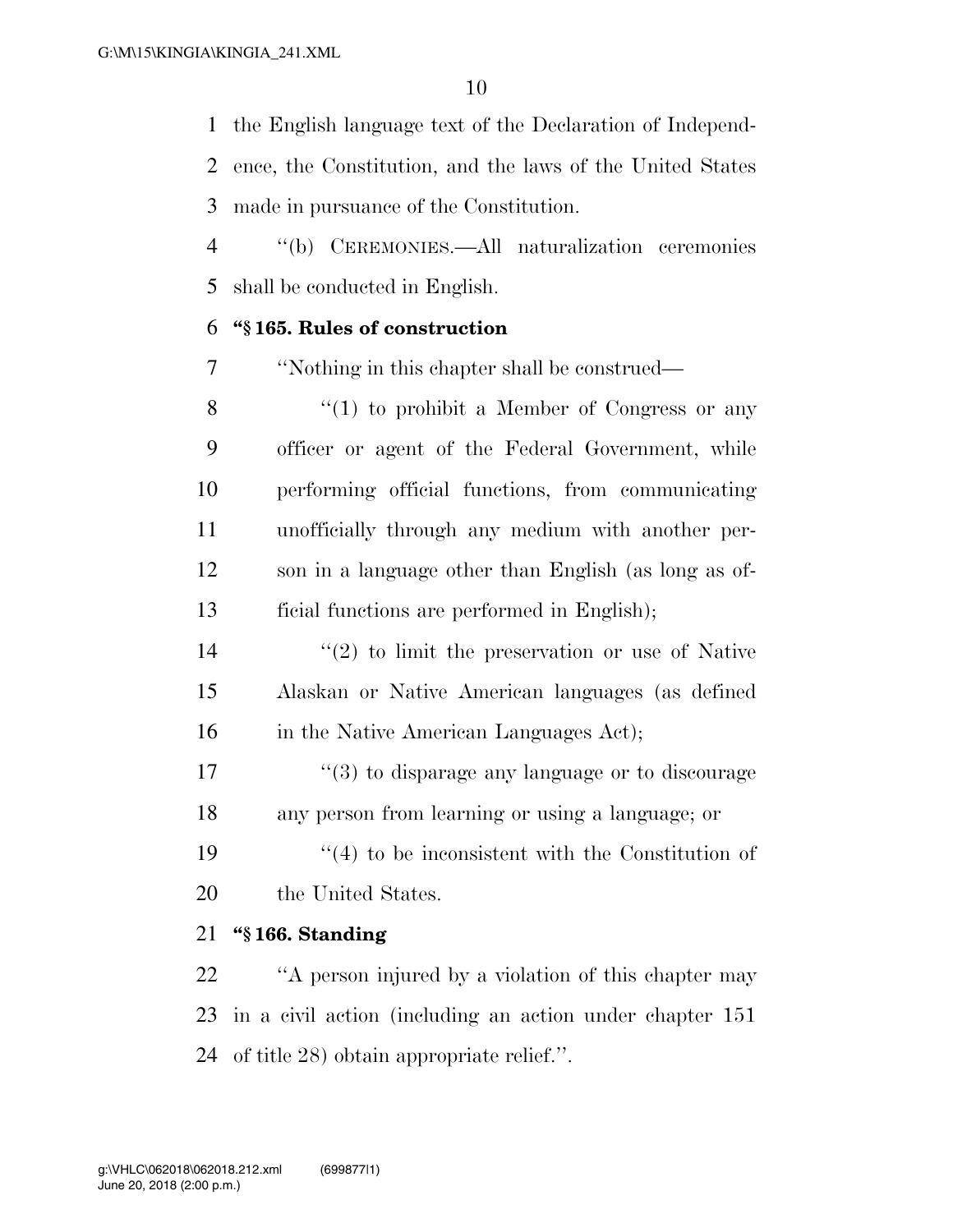(b) CLERICAL AMENDMENT.—The table of chapters at the beginning of title 4, United States Code, is amended by inserting after the item relating to chapter 5 the fol-lowing new item:

''CHAPTER 6. OFFICIAL LANGUAGE''.

## **SEC. 6114. GENERAL RULES OF CONSTRUCTION FOR ENGLISH LANGUAGE TEXTS OF THE LAWS OF THE UNITED STATES.**

 (a) IN GENERAL.—Chapter 1 of title 1, United States Code, is amended by adding at the end the fol-lowing new section:

### **''§ 9. General rules of construction for laws of the United States**

 ''(a) English language requirements and workplace policies, whether in the public or private sector, shall be presumptively consistent with the laws of the United States.

 ''(b) Any ambiguity in the English language text of the laws of the United States shall be resolved, in accord- ance with the last two articles of the Bill of Rights, not to deny or disparage rights retained by the people, and to reserve powers to the States respectively, or to the peo-ple.''.

 (b) CLERICAL AMENDMENT.—The table of sections at the beginning of chapter 1 of title 1, is amended by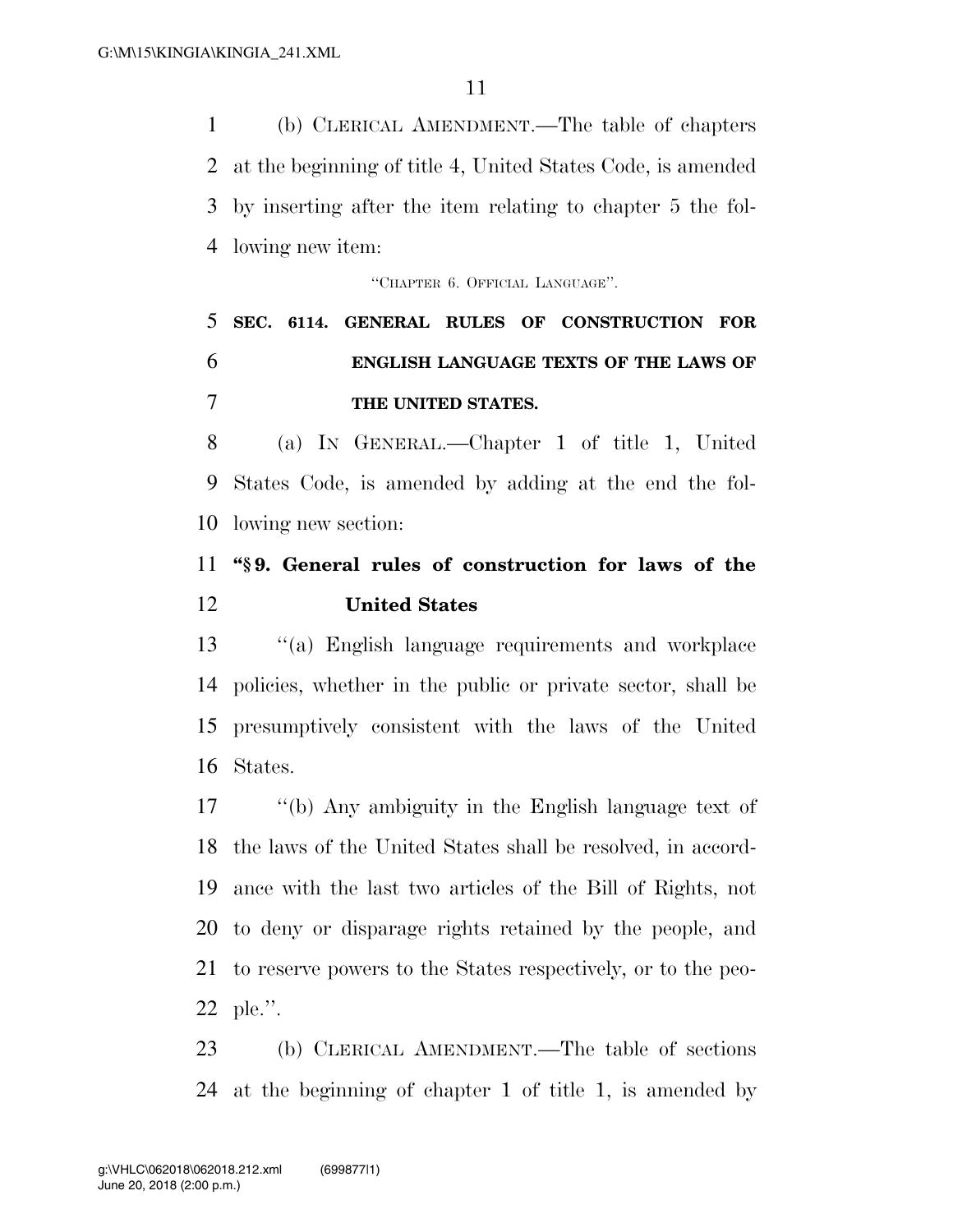- inserting after the item relating to section 8 the following
- new item:

''9. General rules of construction for laws of the United States.''.

#### **SEC. 6115. IMPLEMENTING REGULATIONS.**

 The Secretary of Homeland Security shall, within 180 days after the date of enactment of this Act, issue for public notice and comment a proposed rule for uniform testing English language ability of candidates for natu-ralization, based upon the principles that—

 (1) all citizens should be able to read and un- derstand generally the English language text of the Declaration of Independence, the Constitution, and the laws of the United States which are made in pursuance thereof; and

 (2) any exceptions to this standard should be limited to extraordinary circumstances, such as asy-lum.

#### **SEC. 6116. EFFECTIVE DATE.**

 The amendments made by sections 6113 and 6114 shall take effect on the date that is 180 days after the date of the enactment of this Act.

### **Subtitle C—Additional Matters**

**SEC. 6121. OBSTRUCTION OF THE ENFORCEMENT OF THE** 

### **LAWS OF THE UNITED STATES.**

 (a) OBSTRUCTION OF THE ENFORCEMENT OF THE LAWS OF THE UNITED STATES.—Chapter 73 of title 18,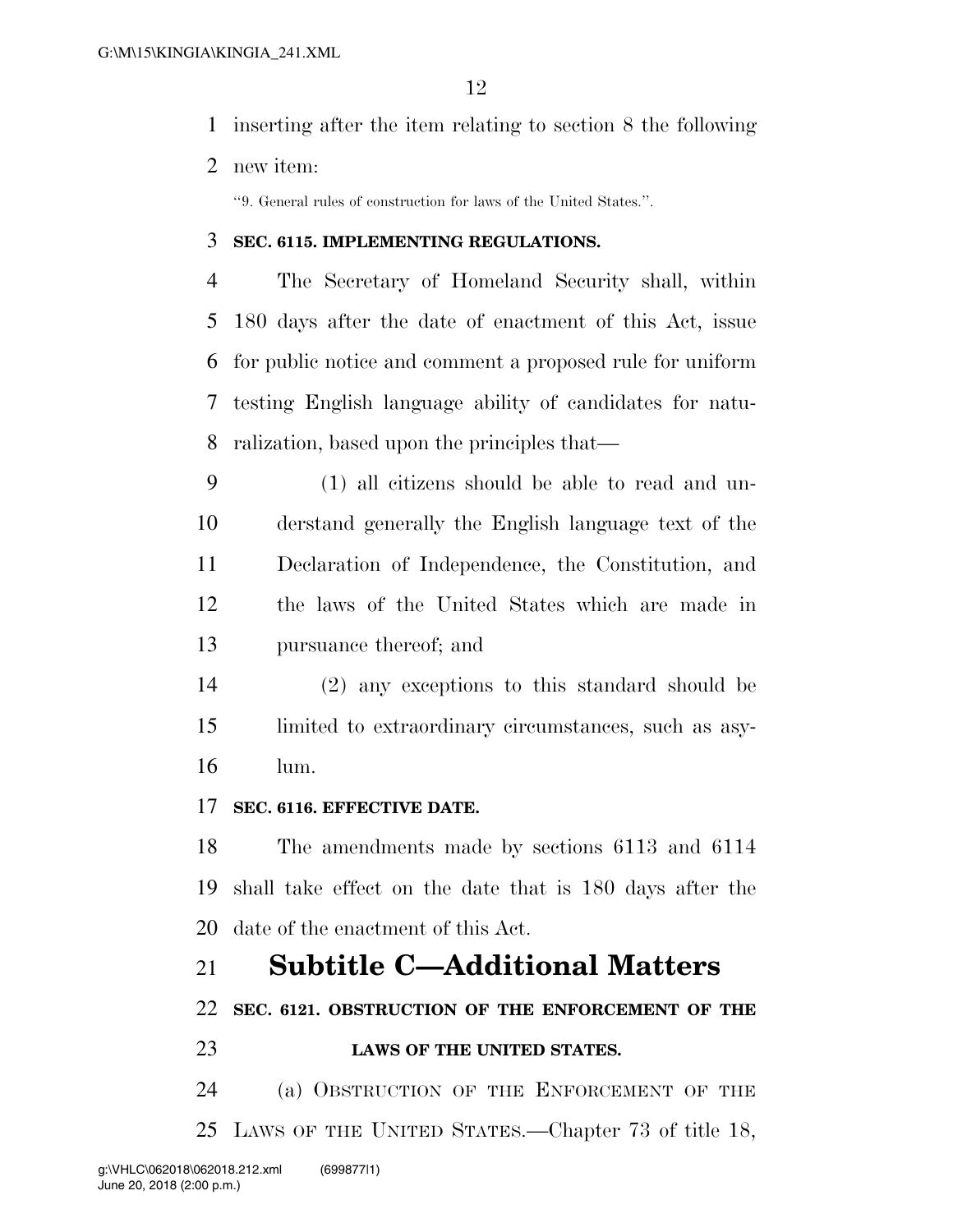United States Code, is amended by inserting after section 1510 the following:

### **''§ 1510A. Obstruction of the enforcement of the laws of the United States**

 ''(a) It shall be unlawful for any officer, employee, or agent of a State or political subdivision thereof to ob- struct, hinder, delay, or otherwise impede the enforcement of the laws of the United States, or to attempt to do so. Whoever violates this section shall be fined under this title or imprisoned for not more than 5 years, or both.

11  $\frac{1}{10}$  (b) As used in this section—

12 ''(1) the term 'obstruct, hinder, delay, or other- wise impede the enforcement of the laws of the United States' shall include the purposeful broadcast by an officer, employee, or agent of a State or polit- ical subdivision thereof of information relating to any imminent action by a Federal law enforcement officer or agent without regard to the manner in which the broadcaster became aware of the immi-nent action; and

21 ''(2) the term 'State' means any of the several States, the District of Columbia, the Commonwealth of Puerto Rico, or any other territory or possession of the United States.''.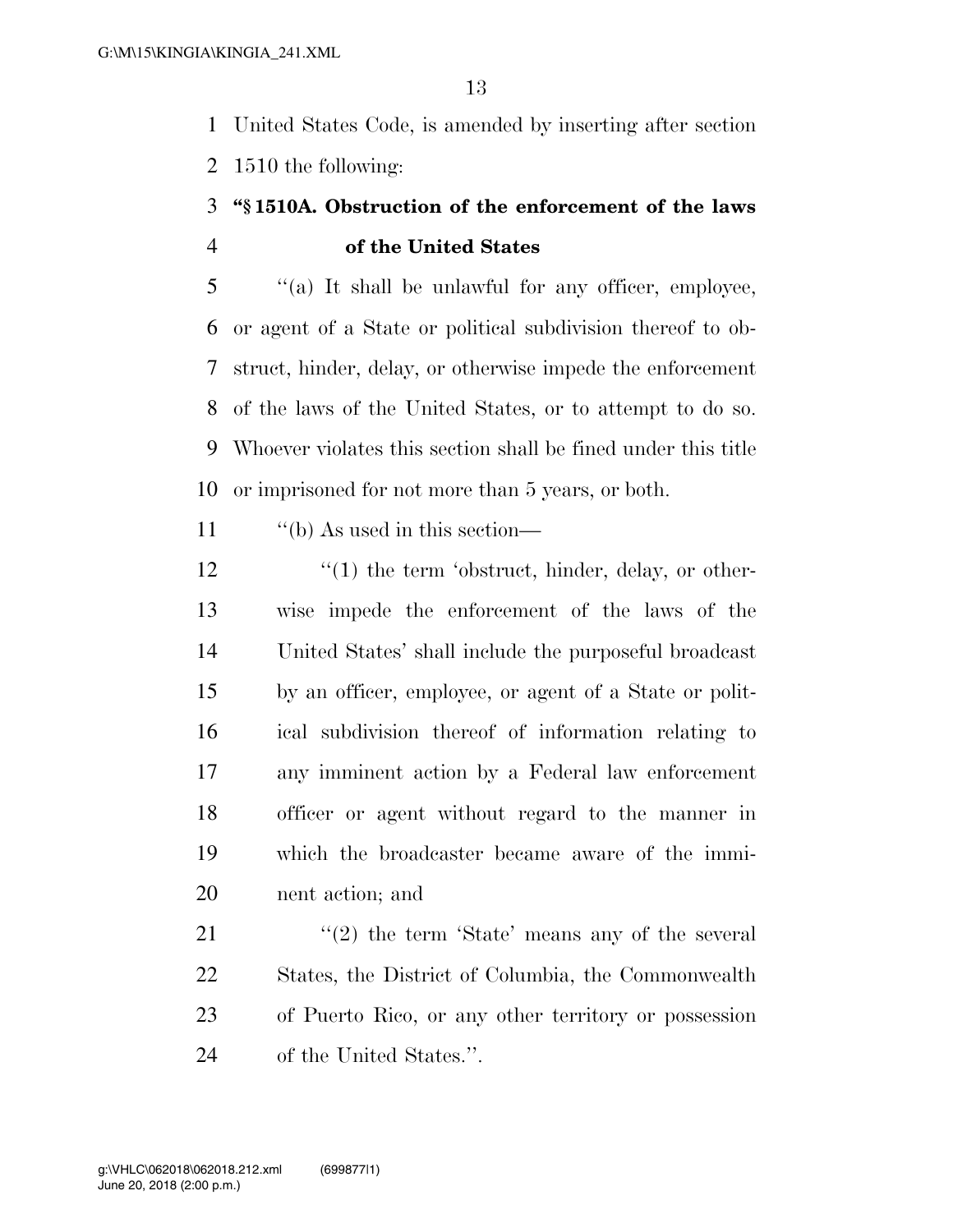| 1  | (b) CLERICAL AMENDMENT.—The table of sections                              |
|----|----------------------------------------------------------------------------|
| 2  | for such chapter is amended by inserting after the item                    |
| 3  | relating to section 1510 the following:                                    |
|    | "1510A. Obstruction of the enforcement of the laws of the United States.". |
| 4  | SEC. 6122. CITIZENSHIP AT BIRTH FOR CERTAIN PERSONS                        |
| 5  | BORN IN THE UNITED STATES.                                                 |
| 6  | (a) IN GENERAL.—Section 301 of the Immigration                             |
| 7  | and Nationality Act (8 U.S.C. 1401) is amended—                            |
| 8  | (1) by inserting "(a) IN GENERAL.—" before                                 |
| 9  | "The following";                                                           |
| 10 | $(2)$ by redesignating subsections (a) through (h)                         |
| 11 | as paragraphs $(1)$ through $(8)$ , respectively; and                      |
| 12 | $(3)$ by adding at the end the following:                                  |
| 13 | "(b) DEFINITION.—Acknowledging the right of birth-                         |
| 14 | right citizenship established by section 1 of the 14th                     |
| 15 | amendment to the Constitution, a person born in the                        |
| 16 | United States shall be considered 'subject to the jurisdic-                |
|    | 17 tion' of the United States for purposes of subsection $(a)(1)$          |
| 18 | if the person is born in the United States of parents, one                 |
| 19 | of whom is—                                                                |
| 20 | $f'(1)$ a citizen or national of the United States;                        |
| 21 | $\lq(2)$ an alien lawfully admitted for permanent                          |
| 22 | residence in the United States whose residence is in                       |
| 23 | the United States; or                                                      |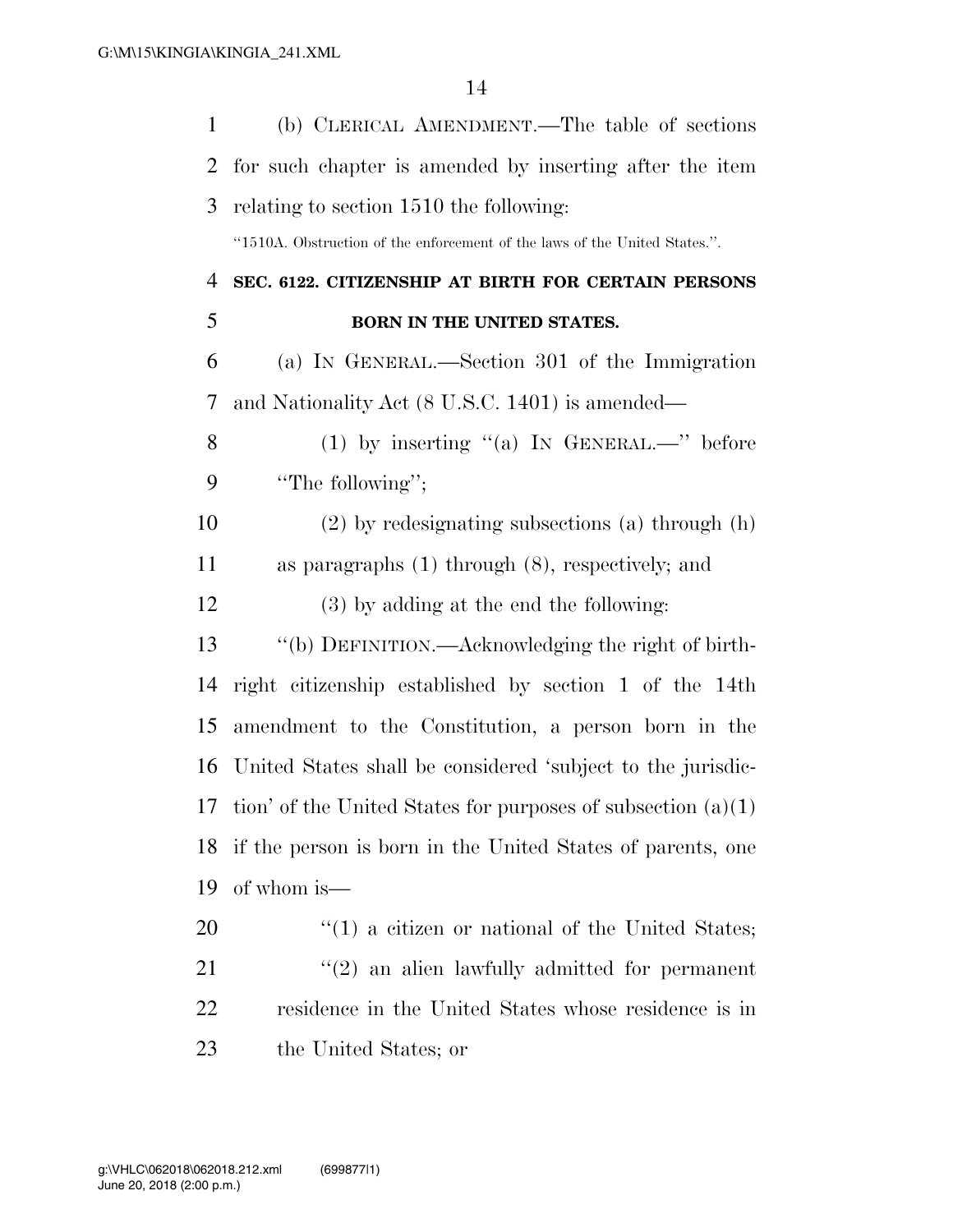''(3) an alien performing active service in the armed forces (as defined in section 101 of title 10, United States Code).''.

 (b) APPLICABILITY.—The amendment made by sub- section (a)(3) shall not be construed to affect the citizen- ship or nationality status of any person born before the date of the enactment of this Act.

### **SEC. 6123. MODIFICATION OF E-VERIFY PROGRAM.**

 (a) MAKING PERMANENT.—Subsection (b) of section 401 of the Illegal Immigration Reform and Immigrant Re- sponsibility Act of 1996 (8 U.S.C. 1324a note) is amended by striking the last sentence.

(b) APPLICATION TO CURRENT EMPLOYEES.—

 (1) VOLUNTARY ELECTION.—The first sentence of section 402(a) of such Act is amended to read as follows: ''Any person or other entity that conducts any hiring (or recruitment or referral) in a State or employs any individuals in a State may elect to par-ticipate in the E-Verify Program.''.

 (2) BENEFIT OF REBUTTABLE PRESUMP- TION.—Paragraph (1) of section 402(b) of such Act is amended by adding at the end the following: ''If a person or other entity is participating in the E- Verify Program and obtains confirmation of identity and employment eligibility in compliance with the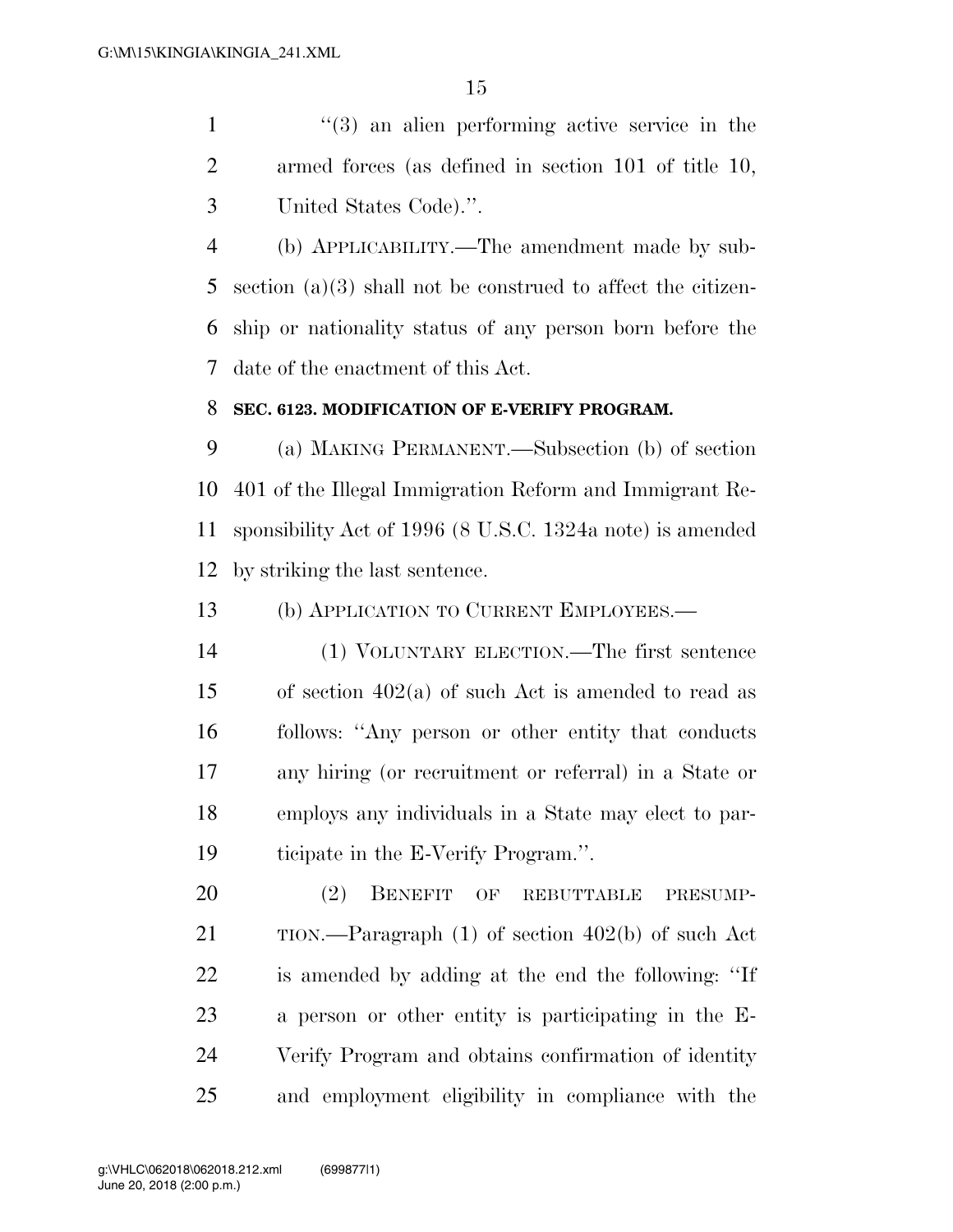| $\mathbf{1}$   | terms and conditions of the program with respect to   |
|----------------|-------------------------------------------------------|
| $\overline{2}$ | individuals employed by the person or entity, the     |
| 3              | person or entity has established a rebuttable pre-    |
| $\overline{4}$ | sumption that the person or entity has not violated   |
| 5              | section $274A(a)(2)$ with respect to such individ-    |
| 6              | uals.".                                               |
| 7              | $(3)$ SCOPE OF ELECTION.—Subparagraph $(A)$           |
| 8              | of section $402(c)(2)$ of such Act is amended to read |
| 9              | as follows:                                           |
| 10             | "(A) IN GENERAL.—Any electing person or               |
| 11             | other entity may provide that the election under      |
| 12             | subsection (a) shall apply (during the period in      |
| 13             | which the election is in effect)—                     |
| 14             | "(i) to all its hiring (and all recruit-              |
| 15             | ment or referral);                                    |
| 16             | "(ii) to all its hiring (and all recruit-             |
| 17             | ment or referral and all individuals em-              |
| 18             | ployed by the person or entity);                      |
| 19             | "(iii) to all its hiring (and all recruit-            |
| 20             | ment or referral) in one or more States or            |
| 21             | one or more places of hiring (or recruit-             |
| 22             | ment or referral, as the case may be); or             |
| 23             | "(iv) to all its hiring (and all recruit-             |
| 24             | ment or referral and all individuals em-              |
| 25             | ployed by the person or entity) in one or             |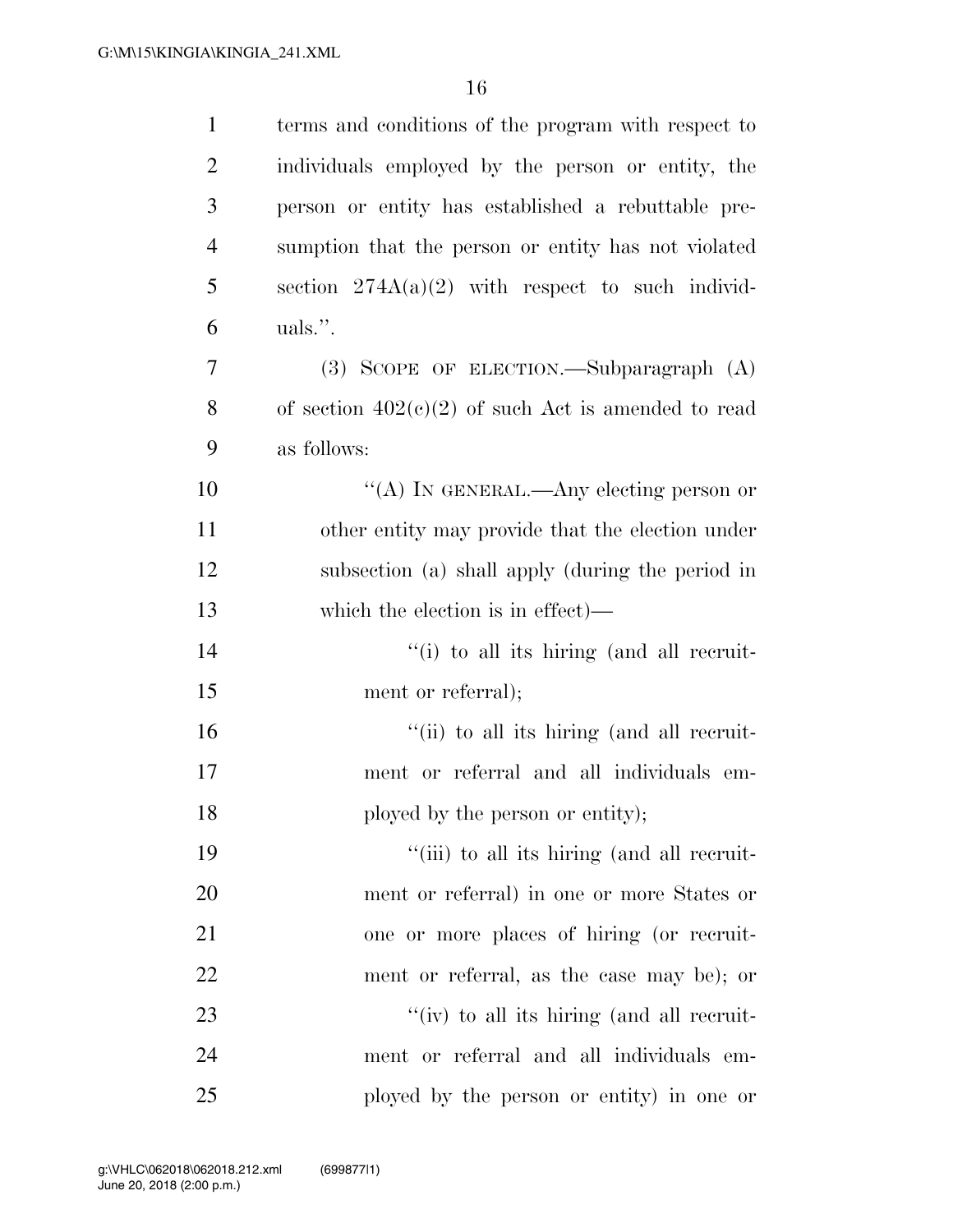| $\mathbf{1}$   | more States or one or more place of hiring              |
|----------------|---------------------------------------------------------|
| $\overline{2}$ | (or recruitment or referral or employment,              |
| 3              | as the case may be).".                                  |
| $\overline{4}$ | (4)<br>PROCEDURES FOR PARTICIPANTS IN E-                |
| 5              | VERIFY PROGRAM.—Subsection (a) of section 403 of        |
| 6              | such Act is amended—                                    |
| 7              | $(A)$ in the matter preceding paragraph $(1)$ ,         |
| 8              | by inserting "or continued employment in the            |
| 9              | United States" after "United States"; and               |
| 10             | $(B)$ in paragraph $(3)$ —                              |
| 11             | (i) in subparagraph $(A)$ , by striking                 |
| 12             | all that follows "(as specified by the Sec-             |
| 13             | retary of Homeland Security)" and insert-               |
| 14             | ing "after the date of the hiring, or re-               |
| 15             | cruitment or referral, in the case of inquir-           |
| 16             | ies made pursuant to a hiring, recruitment              |
| 17             | or referral (and not of previously hired in-            |
| 18             | dividuals)."; and                                       |
| 19             | (ii) in subparagraph $(B)$ , by striking                |
| 20             | "such 3 working days" and inserting "the                |
| 21             | specified period".                                      |
| 22             | (c) APPLICATION TO JOB APPLICANTS.-Section              |
| 23             | $402(c)(2)$ of such Act is amended by adding at the end |
| 24             | the following:                                          |